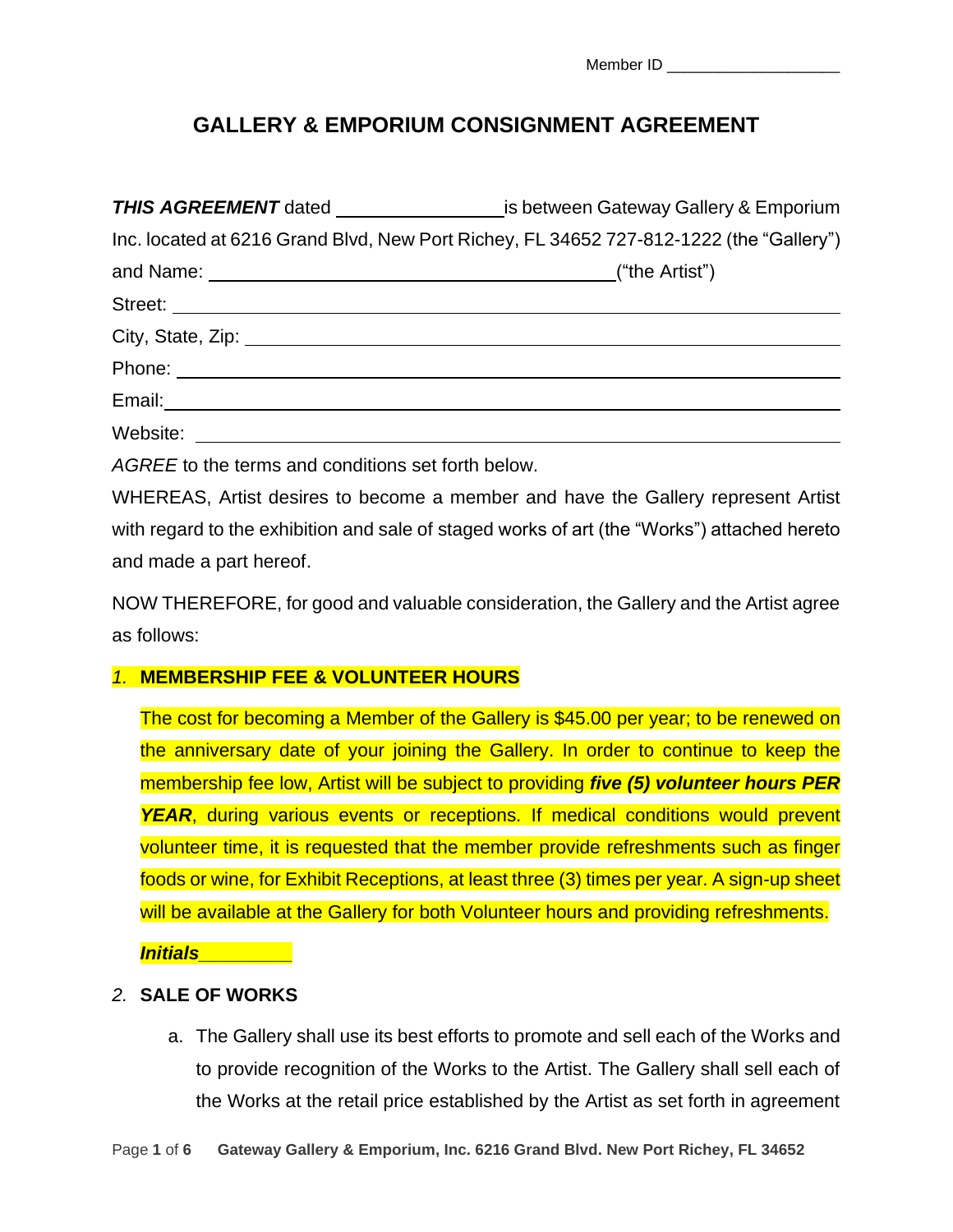(the "Inventory Form"). The parties may amend consignment agreement, from time to time by signing and dating an amended form. Such amended agreement shall become a part of and be subject to this agreement. Any reference to the agreement in this Agreement shall include any amendment.

- b. The Artist shall provide a satisfactory product to the Gallery. All frames, mats, and/or equally necessary mounting or stabilizing devices are the responsibility of the Artist unless otherwise negotiated. Works on stretched canvas shall have a frame or be painted on the edges ("Gallery Edges") to present a finished appearance.
- c. The Artist shall provide a satisfactory jpg e-mail photographs of Works to *gallerysubmissionsandmore@gmail.com* to be displayed in the Gallery by the date and time indicated on a "Call to Artists" notifications.
- d. The Gallery shall conduct a marketing campaign and in-store exposure of the Works.
- e. The Gallery shall provide web site exposure, including a link to the Artist's website if Artist is a gallery member.
- f. The Gallery guarantees satisfaction to every customer; therefore, the Artist is responsible for providing superior quality Works. The Gallery reserves the right to terminate this Agreement if the Works do not meet the standards of quality set forth herein. If the Gallery terminates this Agreement under this Section, it shall notify the Artist, and it shall be the responsibility of the Artist to collect his Works.
- g. In the event of sale, the Artist will provide to the Gallery a Certificate of Authenticity for the Work sold within 30 days of the sale. The Certificate of Authenticity will contain the title of the Work, its date and provenance of creation, and the Artists' original signature. If the Artist does not have a form for this, the Gallery will provide a form for the Certificate at the request of the Artist. The Artist will deliver the Certificate to the Gallery; the Gallery will deliver it to the Purchaser within a week of receiving it from the Artist.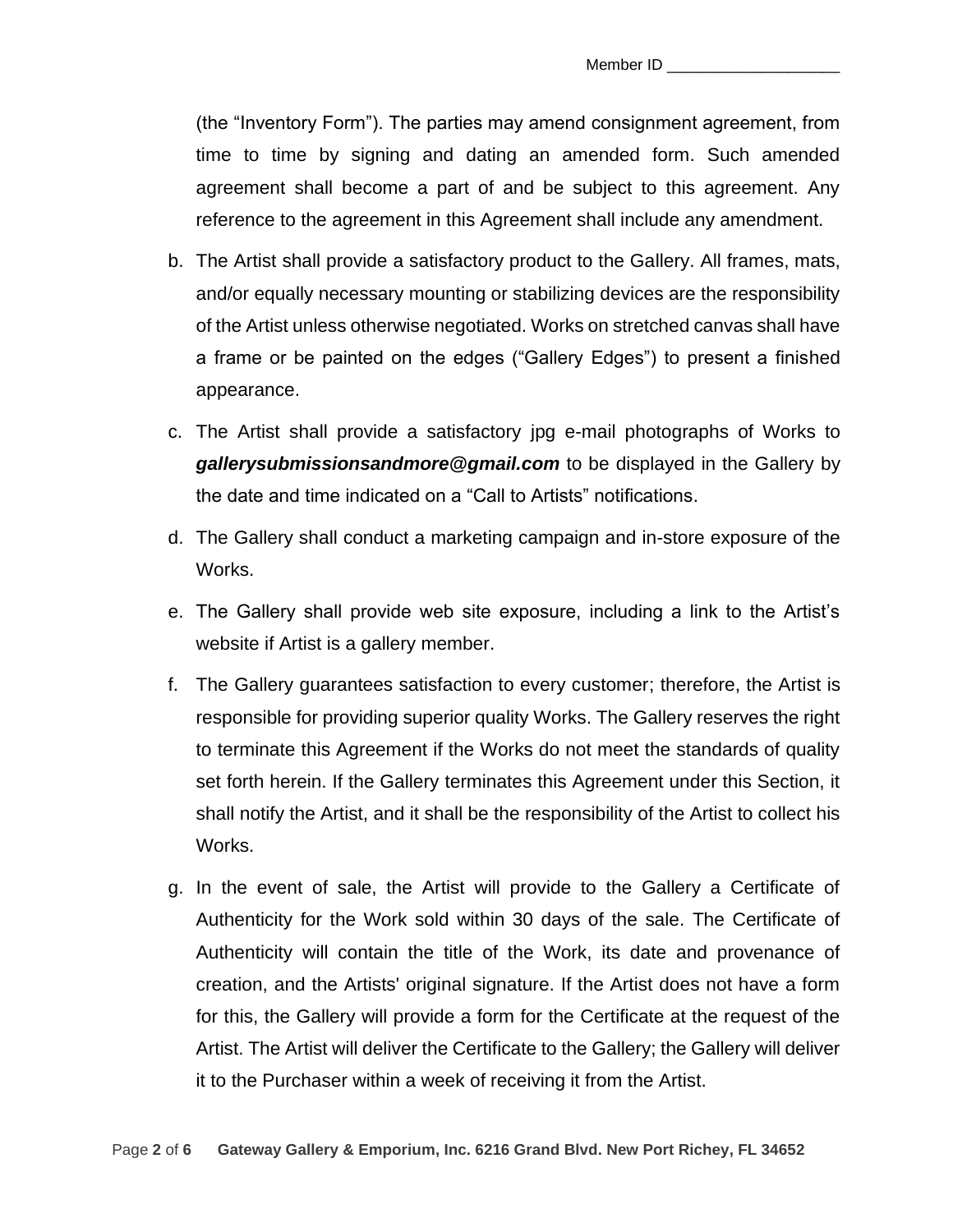- *3.* **AGENT**. Artist appoints the Gallery as its non-exclusive agent for the sale and exhibition of the Works.
- *4.* **SUBMISSION GUIDELINES**. Submitted Works will be deemed appropriate by a three- (3-) judge committee.
	- a. The Artist shall provide satisfactory jpg photographs of Works to be reviewed by the Selection Committee.
	- b. All submissions will be reviewed by an anonymous three-judge Committee and notified accordingly.
	- **c. Submissions must be sent to** *gallerysubmissionsandmore@gmail.com* **via .jpg attachment on or before the deadline date and time as stated on each "Call to Artists" notification (all photographs will remain the property of the Gallery and may be used in future advertising.)**

#### *5.* **GALLERY COMMISSION.**

- a. Upon the sale of exhibited artworks, the Gallery shall receive thirty five percent (**35%**) of the Retail Price as set by the artist.
- b. Upon receipt of payment for the Artist's Work, the Gallery shall pay to the Artist his or her share of the payment within thirty (30) days of the end of the month in which the sale occurred.
- **c. Sales of non-displayed works and Commissioned works resulting from Artist's exhibiting at the Gallery, are also subject to the thirty five percent (35%) commission to the Gallery. Such sales must be paid for through the Gallery.**

#### **4a. EMPORIUM COMMISSION**

- a. Upon the sale of any Works listed on inventory label, the Emporium shall receive fifteen percent (**15%**) of the retail price set by the artist/member.
- b. Upon receipt of payment for the Artist's Work, the Emporium shall pay to the Artist his or her share of the payment within thirty (30) days of the end of the month in which the sale occurred.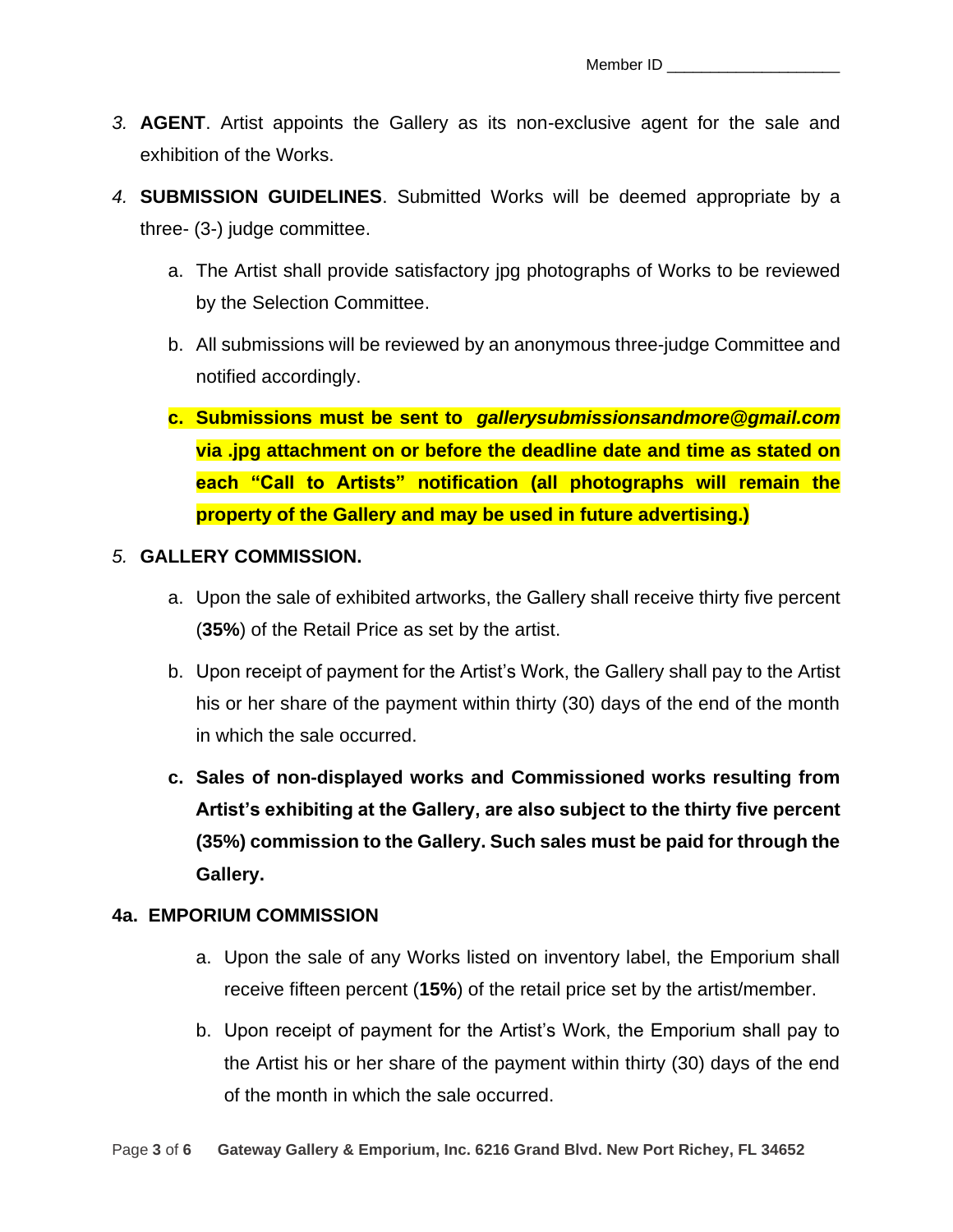- **c. Sales of non-displayed works and Commissioned works resulting from Artist's exhibiting at the Emporium, are also subject to the fifteen percent (15%) commission to the Gallery. Such sales must be paid for through the Gallery.**
- *6.* **SHIPPING.** Unless otherwise specified in this Agreement, the cost of shipping and handling shall be added at the time of purchase.
- *7.* **TERMS.** The term of this Agreement is for one month at which time artworks must be switched out unless otherwise agreed upon by Artist and Gallery.

## *8.* **STAGING FEE.**

Gallery staging fee is \$5.00 per art piece for the duration of exhibit.

Emporium Staging fee is \$5.00 for up to five items per month for artworks 16x20 and smaller; \$5.00 per month for jewelry up to 10 items, due on or before the first Wednesday of each month and payable by cash, check or debit/charge. If you do not pay your staging fee you must pick up your work by the first Wednesday of each month or you **will be charged a storage fee of \$5.00 per item, per day**. Artist is responsible to provide all tags to include the price and artist's initials.

*Initials*\_\_\_\_\_\_\_\_\_\_\_\_\_\_

- *9.* **CANCELLATION.** Notwithstanding anything else in this Agreement, either the Gallery or the Artist may terminate this Agreement at any time. This Agreement shall automatically terminate if the Gallery shall become insolvent or declare bankruptcy.
- *10.***INSURANCE**. The Artist shall hold the Gallery and its representatives and staff harmless in the event of damage to or theft of the Work. The Gallery encourages the Artist to purchase insurance for his or her own Works to be in effect while the Work is in the Gallery.
- *11.***CONSIGNMENT VS SALE.** The Gallery agrees and acknowledges that the delivery of the Works to the Gallery is a consignment and not a sale of the Works to the Gallery. The Artist shall retain full title to all Works consigned to the Gallery and shall in no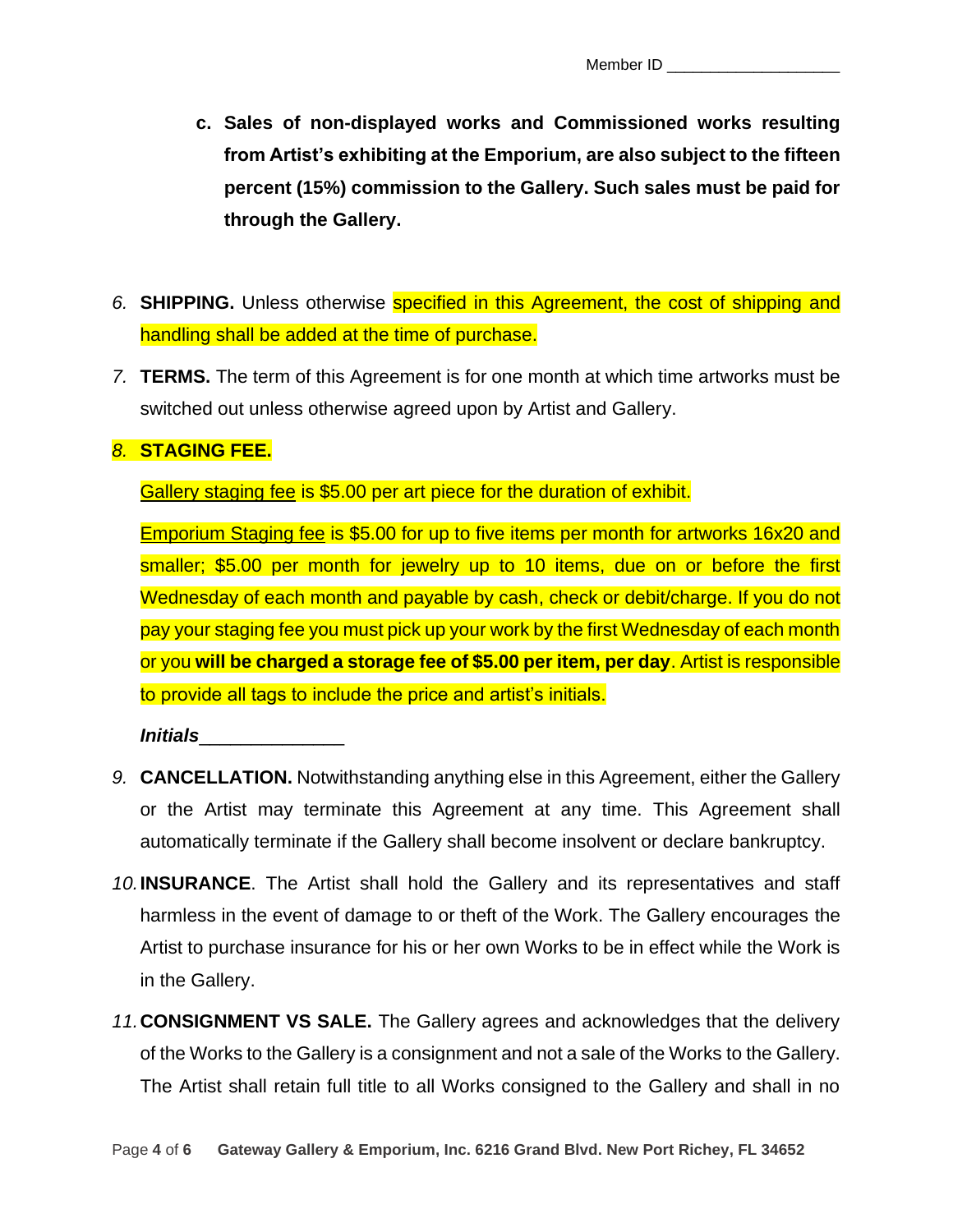event be subject to claims by the creditors of the Gallery. Title of the Works shall pass directly from the Artist to the purchaser, and, in the event of default or breach by the Gallery, the Artist shall have all the rights of a secured party under the Uniform Commercial Code, whichever is applicable.

*12.***ARBITRATION.** Any controversy or claim arising out of or in relation to this Agreement shall be settled by arbitration in Pasco County, Florida, in accordance with the rules of The American Arbitration Association. Judgment upon the award rendered by the arbitrator(s) shall be entered in any court having jurisdiction.

## *13.***MISCELLANEOUS.**

- a. This is the entire agreement between the parties. It replaces and supersedes any and all oral agreements between the parties, as well as any prior writings.
- b. Modifications and amendments to this agreement, including any exhibit hereto, shall be enforceable only if they are in writing and are signed by both parties or an authorized representative of each party.
- c. This Agreement binds and benefits the heirs, successors, and assignees of the parties.
- d. Any notice or communication required or permitted to be given under this agreement shall be sufficiently given when received by certified mail, or sent by facsimile transmission, email, or overnight courier.
- e. The laws of the State of Florida will govern this Agreement.
- f. If one party waives any term or provision of this Agreement at any time that waiver will only be effective for the specific instance and specific purpose for which the waiver was given in writing. If either party fails to exercise or delays exercising any of its rights or remedies under this Agreement, that party retains the right to enforce that term or provision at a later time.